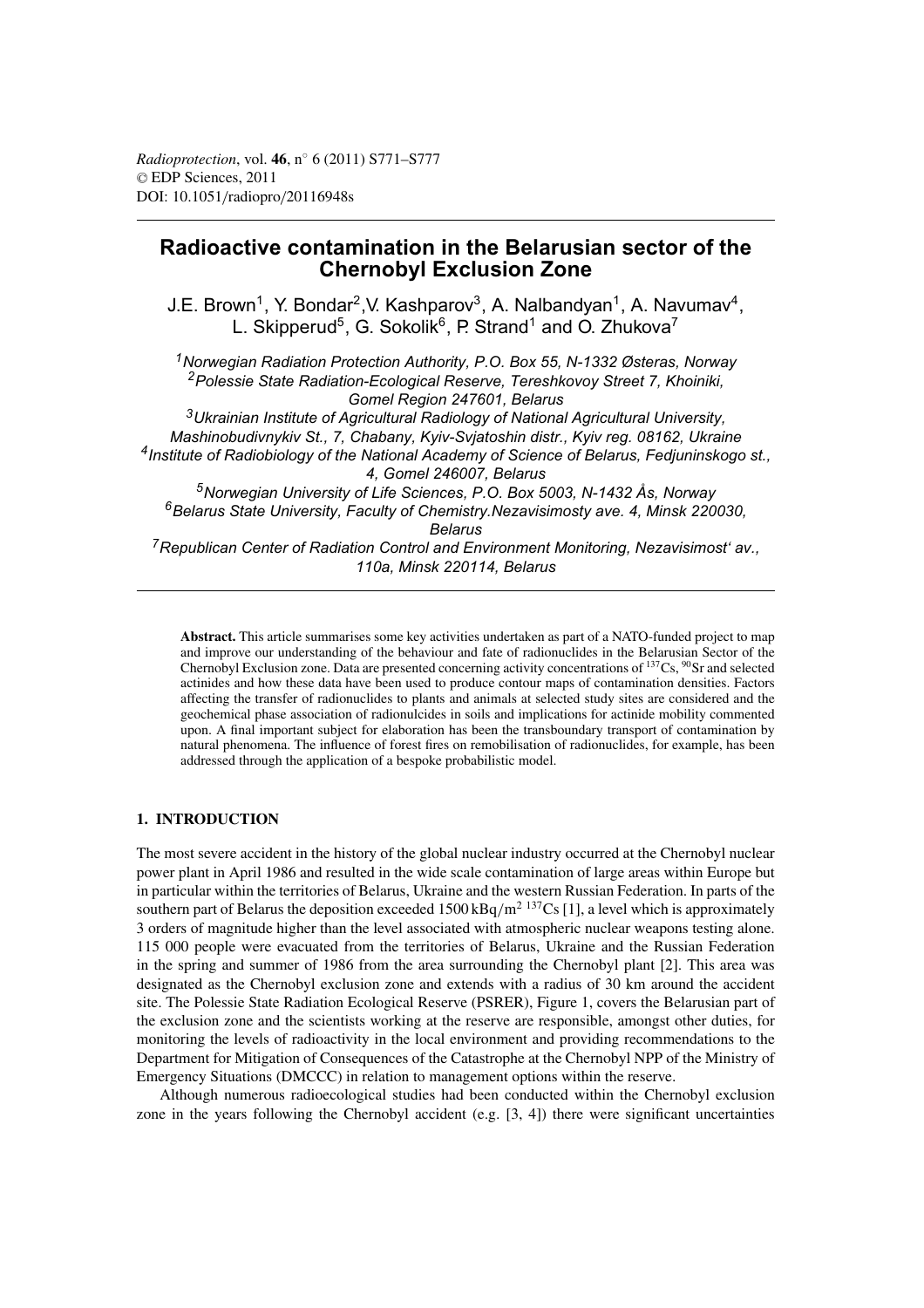## S772 RADIOPROTECTION



**Figure 1.** The Polessie State Radiation Ecological Reserve.

associated with maps of radionuclide distributions within the territory of PSRER and simulating the dynamics of radionuclide migration within the territory and in relation to trans-boundary transport to other regions.

This inadequate scientific basis meant that there were difficulties in forecasting the future radiation situation on the territory of Belarus and assessing the dynamics of secondary contamination by Chernobyl-derived radionuclides from natural phenomena and human activities. The requirement to improve this situation was therefore identified and a project planned to confront some of the more pressing scientific issues. Plans were made to improve substantially current contamination maps and it was considered necessary to adapt existing and develop new models for simulating consequences under selected scenarios pertaining to the redistribution of radionuclides within and across the boundaries of the contaminated zone. Such information was required for the planning of scientific, experimental, economical and social activity in the PSRER and to allow radiological assessments to be performed appropriately.

# **1.1 Project objectives**

The overall goal of the proposed project was to obtain comprehensive information about the radioactive contamination of the territory of Polessie State Radiation-Ecological Reserve (PSRER), with the following objectives:

- 1. Develop uniform procedures and methods for sampling and the determination of radionuclides
- 2. Collate archived information on radionuclide levels
- 3. Determine the contamination densities of with  $^{137}Cs$ ,  $^{90}Sr$ , plutonium isotopes,  $^{241}Am$  through in the PSRER and estimate transboundary transfer of radionuclides via water transport.
- 4. Identify physico-chemical forms for different radionuclides in soil and sediments.
- 5. Examine the mechanisms of radionuclide inclusion in natural food-chains through the collation of data on accumulation in plants and animals.
- 6. Create a database and build digitized maps of radioactive contamination, and combine sampling and mapping data with similar results on the Ukrainian side;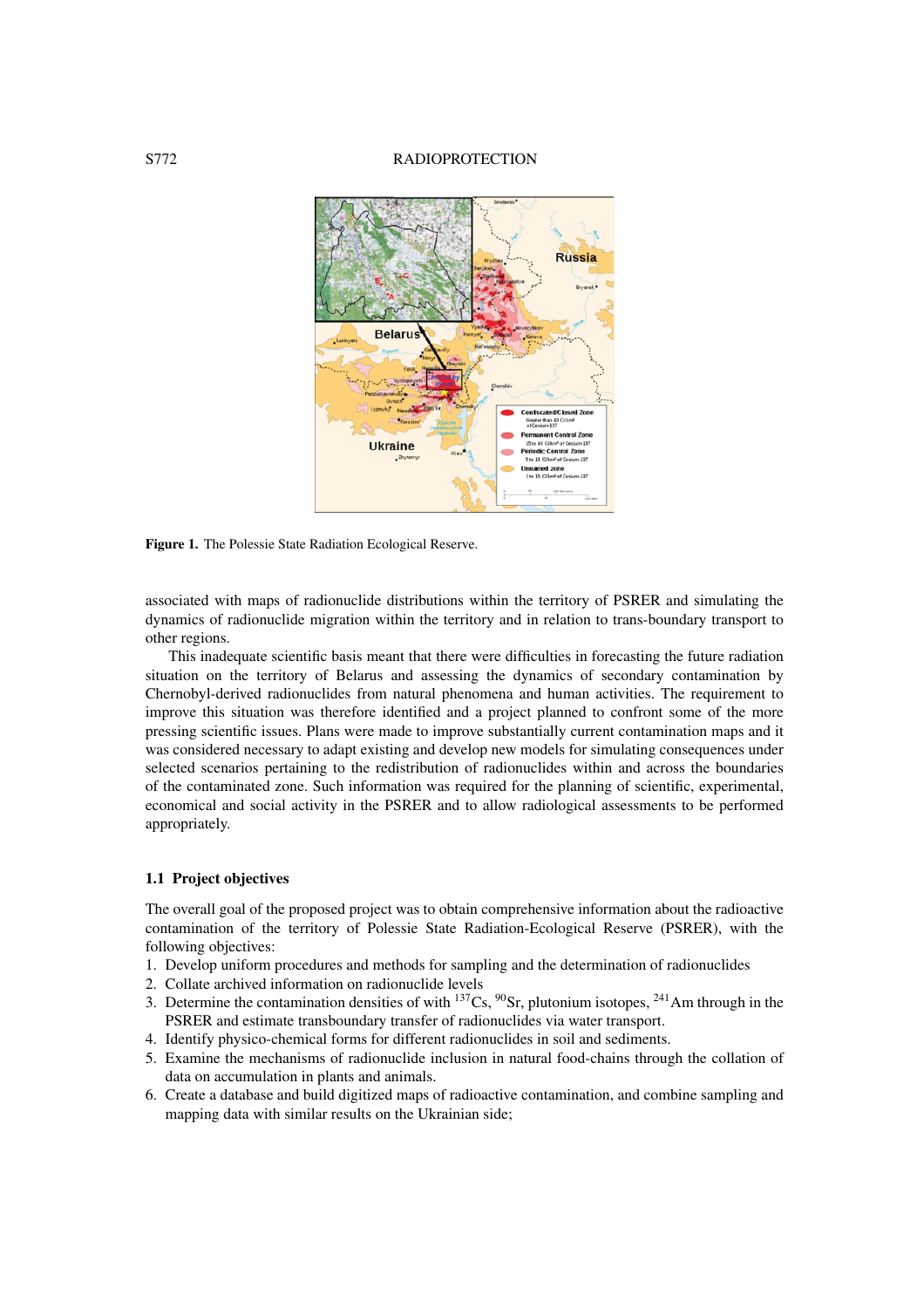#### ICRER 2011 S773

| Point of                 | $\overline{^{137}\text{Cs}}$ , | $\frac{90}{ST}$ | Pu, $\overline{\text{kBq/m}^2}$ | Point of       | $\overline{^{137}\text{Cs}},$ | $\overline{^{90}Sr, }$ | $238,239,240$ Pu, |  |
|--------------------------|--------------------------------|-----------------|---------------------------------|----------------|-------------------------------|------------------------|-------------------|--|
| sampling                 | $kBq/m^2$                      | $kBq/m^2$       |                                 | sampling       | $kBq/m^2$                     | $kBq/m^2$              | $kBq/m^2$         |  |
| FS Orevichy              |                                |                 |                                 | FS Krasnoselje |                               |                        |                   |  |
| $\mathbf 1$              | 966                            | 61              | 0.85                            | 1              | 1797                          | 494                    | 10.36             |  |
| $\overline{2}$           | 1168                           |                 |                                 | $\overline{2}$ | 2053                          |                        | 14.80             |  |
| $\overline{3}$           | 1258                           | 490             | 0.33                            | 3              | 2134                          |                        | 31.82             |  |
| $\overline{4}$           | 1242                           |                 |                                 | $\overline{4}$ | 2202                          |                        | 3.18              |  |
| $\overline{5}$           | 1393                           |                 |                                 | 5              | 2247                          |                        | 27.01             |  |
| $\overline{6}$           | 1950                           | 382             | 0.81                            | $\overline{6}$ | 1887                          | 382                    | 11.84             |  |
| 7                        | 604                            |                 |                                 | 7              | 3124                          |                        | 8.88              |  |
| 8                        | 1999                           |                 |                                 | 8              | 3976                          |                        | 20.72             |  |
| $\overline{9}$           | 1265                           | 141             | 1.26                            | 9              | 2911                          |                        | 2.63              |  |
| 10                       | 1725                           |                 |                                 | 10             | 4515                          |                        | 28.86             |  |
| 11                       | 2067                           | 1079            |                                 | 11             | 5695                          | 607                    | 26.27             |  |
| 12                       | 1910                           |                 |                                 |                |                               |                        |                   |  |
| FS Borschevka            |                                |                 |                                 |                |                               |                        |                   |  |
| 1                        | 317                            | 373             | 12.95                           | 6              | 1573                          | 162                    | 11.84             |  |
| $\overline{2}$           | 645                            | 121             |                                 | 7              |                               | 121                    |                   |  |
| $\overline{3}$           | 600                            | 51              |                                 | $\overline{8}$ |                               | 314                    |                   |  |
| $\overline{\mathcal{L}}$ | 1388                           | 523             | 44.40                           | $\overline{9}$ |                               | 8                      | 0.70              |  |
| $\overline{5}$           | 3864                           | 106             |                                 |                |                               |                        |                   |  |

**Table 1.** Results of measurements of soil samples, taken from the different sites of PSRER in 2009.

- 7. Improve models for  $137Cs$  and  $90Sr$  migration in terrestrial landscapes (soils) of the exclusion zone and its vicinity.
- 8. Compile data on extreme natural phenomena and other factors affecting the transport of radionuclides, and simulate their flows from the contaminated zone within Belarus as well as transboundary transport to the Ukraine during unfavorable natural and man-caused conditions.

# **2. KEY RESULTS**

The full compliment of results is too extensive to report in this paper so highlights from the work have been selected for the sake of presentation. For more details concerning the project activities the reader is directed to the project website (www.polessie.net).

## **2.1 Determination of radionuclide contamination levels and mapping**

Numerous field studies have been conducted within the project framework and surface soils analysed by gamma and alpha spectrometry.

By way of example, selected radionuclide contamination density data from the analyses of soil samples measured at various former settlements (FS) by the Republican Center of Radiation Control and Environment Monitoring within the activities of the project are presented in Table 1. The highest 137Cs contamination determined was in excess of 5 MBq m−<sup>2</sup> and the variability observed in the contamination densities for  $^{239,240}$ Pu and  $^{90}$ Sr appear to exceed the variability associated with radiocaesium. Geostatistical methods have been applied in the analyses of geospatial datasets on activity concentration of radionuclides in sampled surface soils. Variograms have been applied to explore the spatial dependence of soil contamination with <sup>137</sup>Cs in contamination 'traces' from the accident. Isoline step values have been defined and contamination maps created for sectors within the exclusion zone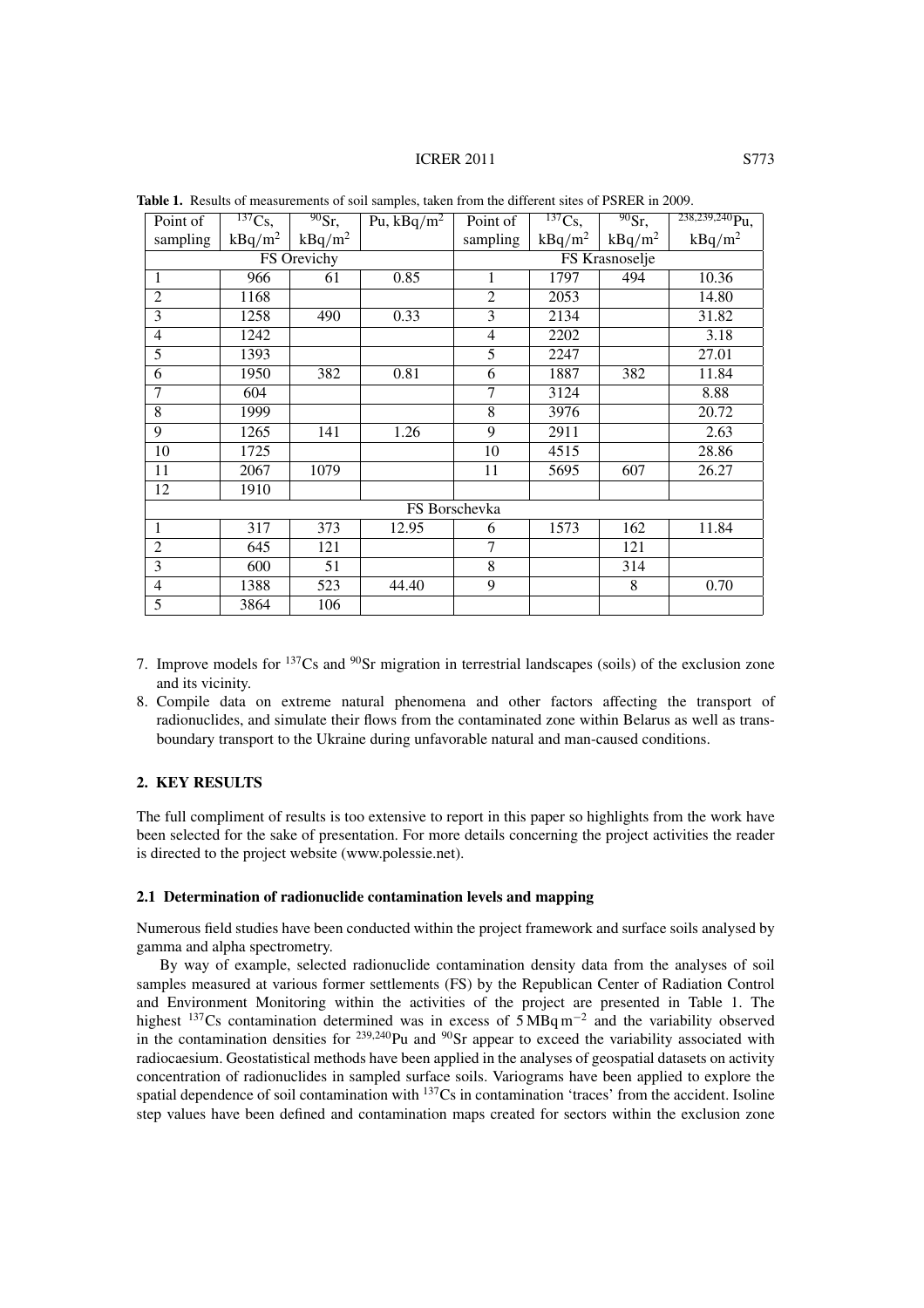#### S774 RADIOPROTECTION



**Figure 2.** Cs-137 Contamination Density in soil at site No 1 and Ukraine.

(Figure 2). The Inverse distances method was used for interpolation and data processing performed using the software 'Mapinfo'.

#### **2.2 Radioecology – activity concentration in and transfer to plants and animals**

Numerous plant and animal samples have been collected and measured for their radionuclide content allowing a robust set of transfer factors to be derived for plants in relation to particular environments within the Chernobyl exclusion zone. By way of example, <sup>239,240</sup>Pu aggregated transfer factors for selected plants growing over various soil types are presented in Table 2.

The aggregated transfer factors for the plant species analysed varies from  $7 \times 10^{-5}$  to 1.2  $\times$  $10^{-3}$ m<sup>2</sup> · kg<sup>-1</sup>, values that are somewhat lower than determinations for these types of plants based on measurements from Scandinavia following inputs from weapons testing global fallout (see e.g. [5]). The influence of soil type on the value of transfer factor is illustrated taking an example of *Carex acuta* (Slender Tufted-sedge). The transfer factor for this species appears to increase in the order of soils: peaty-gley, peaty-gleish – alluvial soddy loamy sand, alluvial soddy-podzolic sand – peaty-sand. However, the limited number of samples renders it impossible to establish whether these differences are statistically significant.

#### **2.3 Geochemical phase association**

Within the framework of the project, Ovsiannikova et al. [6] employed a method of sequential selective extraction to analyse physicochemical forms of radionuclides in PSRER soils. Activity concentrations of  $^{238}$ Pu,  $^{239,240}$ Pu and  $^{241}$ Am in the samples were determined via radiochemical analysis with alphaspectrometric identification of radionuclides. The inventories of mobile and biologically available forms of plutonium and americium, expressed as a percentage of the total radionuclide content in soil, lie in the ranges of 1.1–9.4 and 2.7–29% respectively. Greater proportions of mobile and biologically available forms of radionuclides appear to be associated with mineral soil as compared to organic soil. In both mineral and organic soils, although the portion of mobile americium is similar to plutonium in the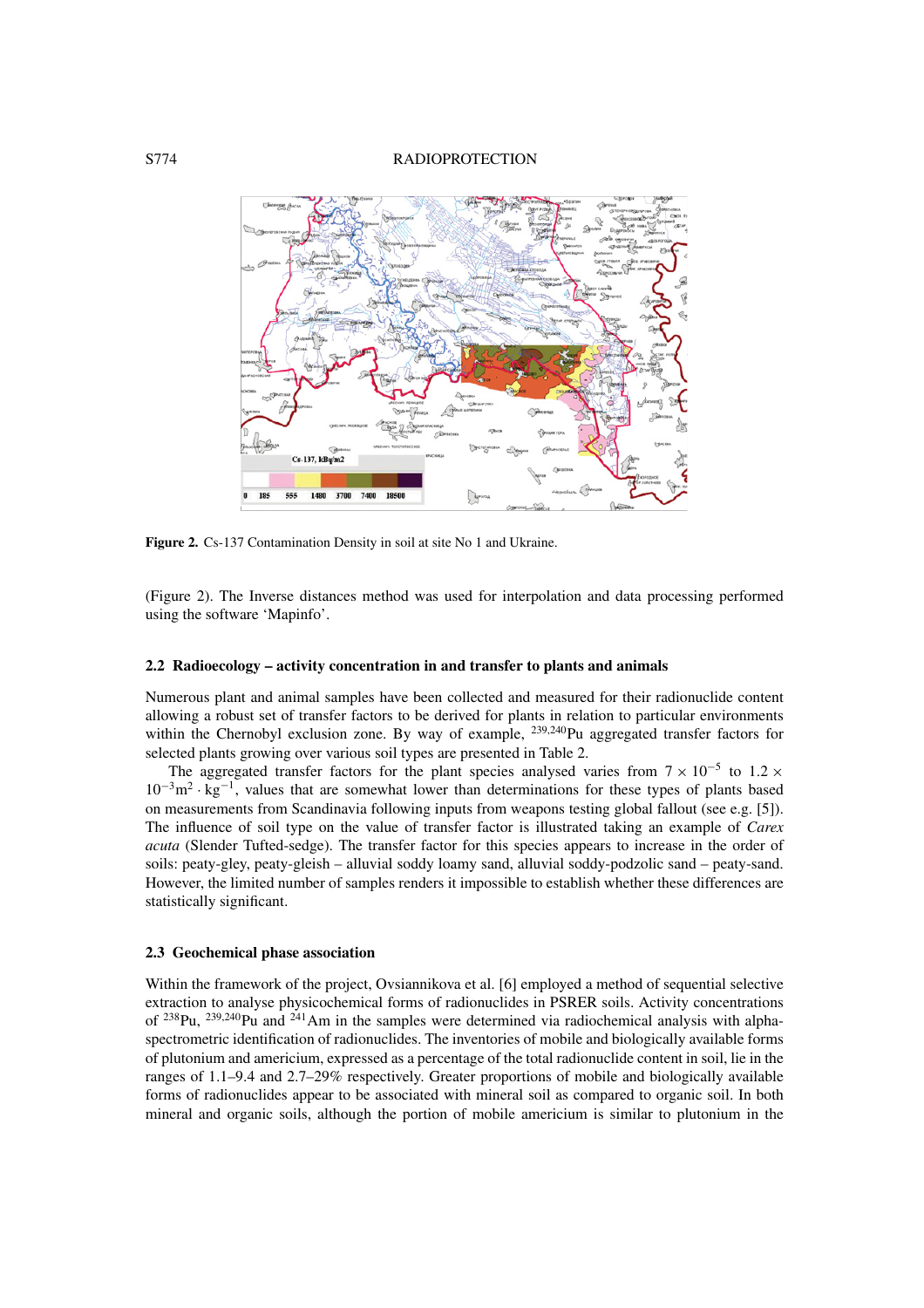| <b>Plant species</b>     | $A_P$ , Bq · kg <sup>-1</sup> | Soil type (plot)   | $A_S$ , Bq · m <sup>-2</sup> | $T_f$ , $m^2 \cdot kg^{-1}$   |
|--------------------------|-------------------------------|--------------------|------------------------------|-------------------------------|
| Eletregia repens         | $1.8 \pm 0.2$                 | Soddy-podzolic     | $26000 \pm 2000$             | $(7 \pm 1) \cdot 10^{-5}$     |
|                          |                               | loamy sand (SP1)   |                              |                               |
| Cladina arbureula        | $1.3 \pm 0.1$                 | Soddy-podzolic     | $5100 \pm 300$               | $(2.5 \pm 0.4) \cdot 10^{-4}$ |
|                          |                               | sand (SP5)         |                              |                               |
| Corynephorus canesecus   | $1.1 \pm 0.1$                 | Soddy-podzolic     | $5100 \pm 300$               | $(2.2 \pm 0.3) \cdot 10^{-4}$ |
|                          |                               | sand (SP5)         |                              |                               |
| Daktulis glomerata       | $1.7 \pm 0.2$                 | Alluvial soddy     | $4800 \pm 400$               | $(3.5 \pm 0.6) \cdot 10^{-4}$ |
|                          |                               | loamy sand (S4)    |                              |                               |
| Carex acuta              | $0, 8 \pm 0.1$                | Alluvial soddy     | $4800 \pm 400$               | $(1.7 \pm 0.4) \cdot 10^{-4}$ |
|                          |                               | loamy sand (S4)    |                              |                               |
| Carex acuta              | $0.34 \pm 0.05$               | Alluvial soddy-    | $1500 \pm 150$               | $(2.3 \pm 0.6) \cdot 10^{-4}$ |
|                          |                               | podzolic sand (S2) |                              |                               |
| Carex acuta              | $1.0 \pm 0.1$                 | Peaty-gley (P1)    | $8800 \pm 800$               | $(1.1 \pm 0.2) \cdot 10^{-4}$ |
| Carex acuta              | $0.21 \pm 0.04$               | Peaty-gleish (P3)  | $1500 \pm 100$               | $(1.4 \pm 0.4) \cdot 10^{-4}$ |
| Carex acuta              | $0.9 \pm 0.1$                 | Peaty-sand (P4)    | $900 \pm 100$                | $(1.0 \pm 0.2) \cdot 10^{-3}$ |
| Circium arvense          | $1.1 \pm 0.1$                 | Peaty-gley (P1)    | $8800 \pm 800$               | $(1.3 \pm 0.2) \cdot 10^{-4}$ |
| Circium arvense          | $0.9 \pm 0.1$                 | Peaty-sand (P4)    | $900 \pm 90$                 | $(1.0 \pm 0.2) \cdot 10^{-3}$ |
| Conium                   | $0.62 \pm 0.07$               | Peaty-gley (P1)    | $8800 \pm 800$               | $(7 \pm 1) \cdot 10^{-5}$     |
| <i>Festuca pratensis</i> | $0.50 \pm 0.08$               | Peat gleish (P3)   | $1500 \pm 100$               | $(3.3 \pm 0.7) \cdot 10^{-4}$ |
| Festuca ovina            | $1.1 \pm 0.1$                 | Peaty-sand (P4)    | $900 \pm 100$                | $(1.2 \pm 0.2) \cdot 10^{-3}$ |

Table 2. Transfer of <sup>239,240</sup>Pu in the soil–plant system.



**Figure 3.** The relative content of <sup>239,240</sup>Pu and <sup>241</sup>Am in the fractions separated from 0–5 cm layers in a) alluvial soddy-podzolic sandy soil samples; b) Peaty soil. The numbers of fractions correspond to  $1 =$  Watersoluble,  $2 =$  Reversibly bound;  $3 =$  Reversibly bound with soil components;  $4 =$  Associated with easily reduced components e.g. oxides of iron and manganese ; 5 = Associated with oxidisable components e.g. organic material and/or uranium oxide particles; 6 = Acid-soluble; 7 = Soil residue. Reproduced from Ovsiannikova et al. (2010).

surface (0-5cm) soil (Figure 3), a larger fraction of americium is associated with soluble/reversibly bound phases for deeper soil increments.

## **2.4 Modelling of radionuclide dispersion with forest fires**

Models have been developed [7] to predict parameters of radionuclide resuspension, transport and deposition during forest and grassland fires. The prognostic power of the models was furthermore tested through comparison with experimental data of controlled burning of prepared experimental plots in the Chernobyl exclusion zone [8]. Using this work as a paragon, a probability model based on the principles of probability distributions according to the maximum entropy principle (Maxent) has been developed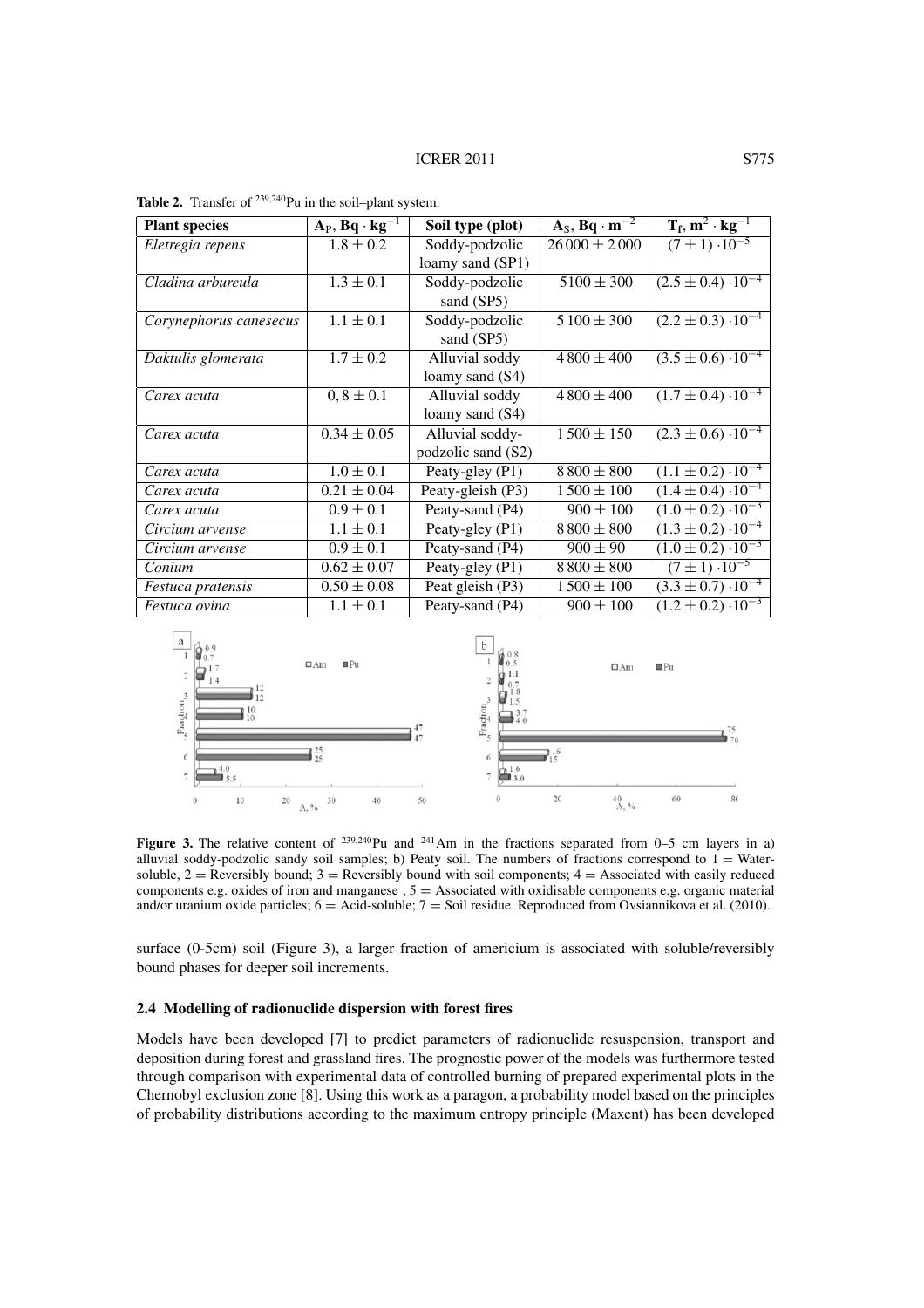#### S776 RADIOPROTECTION



Figure 4. Probability of excess level 0.5 mBq/m<sup>3</sup> by average monthly specific activity of <sup>137</sup>Cs in near ground air in the period of first month after a forest fire according to the distance from forest fire and its area.

in order to estimate the possibility of transboundary transfer of radionuclides that are entrained into the atmosphere by forest fires. This method has a rather low sensitivity to random errors in data and to the influence of non-essential factors. Furthermore, the method requires relatively few data for model parameterisation. Maxent has no limitation concerning *a priori* ideas about mechanisms of the system construction and therefore it provides a more exact description of behavior on the basis of existing data set. Data on long-term monitoring of radionuclides in the bottom layers of the atmosphere in the PSRER and vicinity and data concerning forest fires in the period from 2000 until 2008 were used for model parameterisation. This model allows the prediction of the probability of excess of some level of monthly average activity of  $^{137}Cs$  and  $^{239,240}Pu$  in the air layer near the ground level in relation to power of forest fire, activity of radionuclides in the top layer of soil and distance. For model testing, the calculated probability of excess of the levels  $2.5 \times 10^{-4}$  and  $5.0 \times 10^{-4}$  Bq/m<sup>3</sup> (Figure 4) of <sup>137</sup>Cs specific activity in the near ground air were selected.

Model runs were also made for plutonium. By comparison, Caesium entrained into the atmosphere by forest fires travelled further than plutonium, and the probability of elevated levels in bottom layers of the atmosphere decreases more gradually with increased distance. In the case of a relatively extensive forest fire, there is a fairly high probability to expect rising cesium-137 activity concentrations in the atmosphere even at distances of 50 km. It appears that, atmospheric transfer of caesium-137 and plutonium isotopes from forest fires obey rather different patterns with caesium137 exhibiting a higher risk of transfer to relatively greater distances than those expected for plutonium isotopes.

## **3. CONCLUSIONS**

The collaborative work between scientists from Belarus, Ukraine and Norway within the framework of this project has added considerably to our understanding of the distribution, behaviour and fate of radionuclides in the Belarusian sector of the Chernobyl exclusion zone. In particular the geostatistical methods applied to contamination data, information concerning the speciation of radionuclides in soils of the PSRER and models that allow trans-boundary migration of radionuclides to be simulated and predicted provide invaluable analytical tools with regards to this endeavour.

# **Acknowledgments**

This work forms part of the project 'Polessie State Radiation' (Contract NATO SfP N 983057). We would like to acknowledge the NATO Science for Programme for their support.